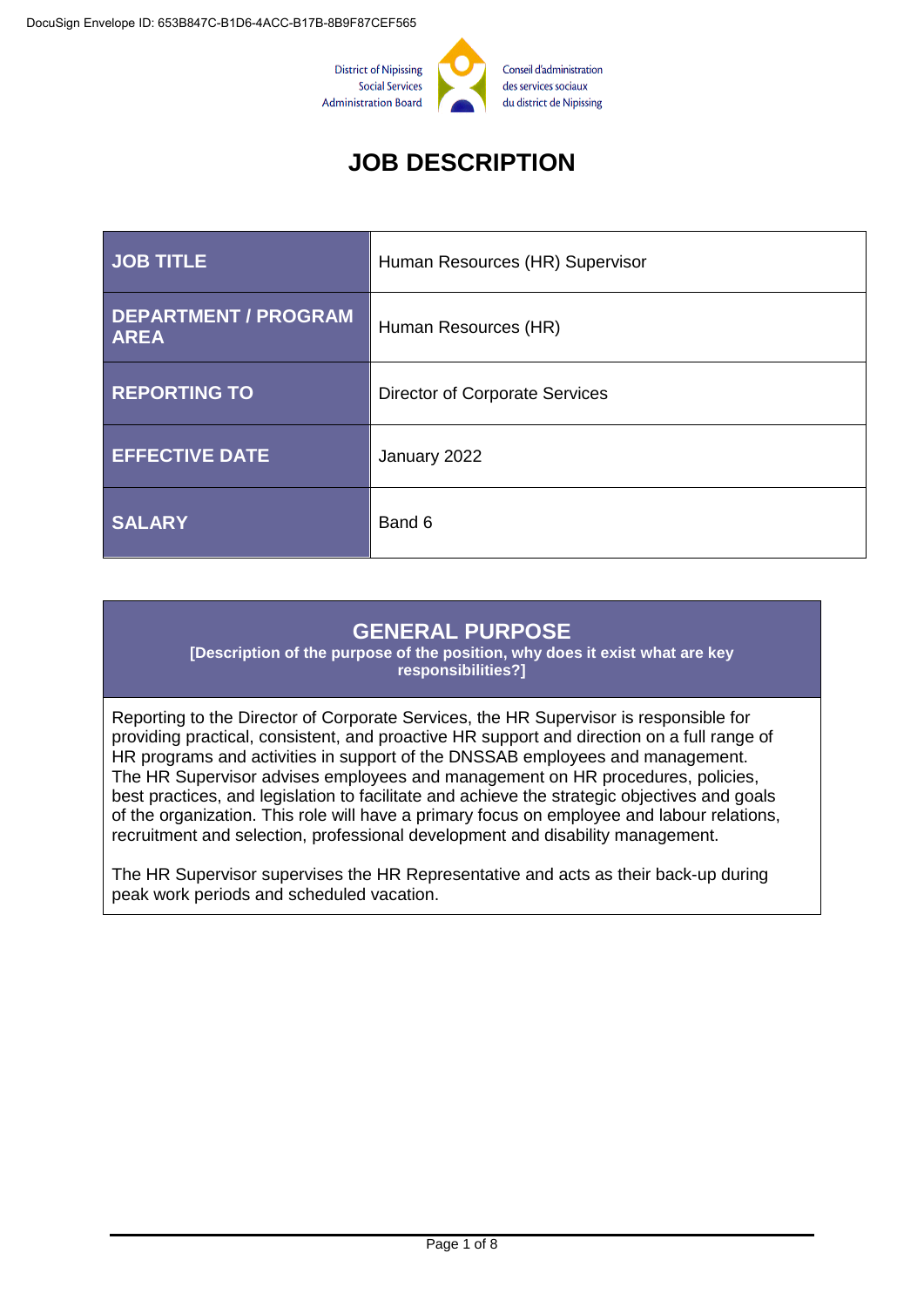# **KEY ACTIVITIES**

**[Name and list under each the key activities of the position and percentage estimate of time for each section.]**

#### **Recruitment, Selection and Training**

- 1. Coordinate the recruitment and selection of all union positions and all non-union positions below the rank of manager, including: preparing, seeking CAO approval and posting bulletins, preparing interview questions and assessments in collaboration with department management, screening applicants, participating in panel interviews, conducting reference checks, and tracking recruitment and selection results. The HR Supervisor may delegate some duties to the HR Representative;
- 2. Collaborate with management to confirm position requirements and proposed strategy, sets expectations and ensures the right resources and solutions are in place to meet these needs of the department;
- 3. Create on-boarding package and conduct initial new hire orientation with new employees to ensure legislatively required training and internally mandated corporate training is completed;
- 4. Provide training and support to new recruitments on the HRIS and SharePoint (maintenance, cleaning requests, technical requests etc.);
- 5. Coordinate and monitor mandatory legislative training as required and continually measures its effectiveness;
- 6. Identify, collaborate, and provide input to create efficiencies for the recruitment process and related recruitment programs for the organization;
- 7. Monitor labour legislation and keep current on the latest recruitment process. Implement required changes to keep the recruitment processes compliant;
- 8. Identify and attend networking activities such as career fairs, professional association meetings, and collaborating with local Universities and Colleges;
- 9. In collaboration with the Director of Corporate Services, ensure all job descriptions are kept up to date and assist to create new job descriptions as required;
- 10.Ensure all staff receive annual performance reviews in accordance with corporate policy and monitor probationary periods.

#### **Supervision of Payroll and HR Reporting**

- 1. Supervise and provide documentation to the HR Representative to support bi-weekly payroll (including information related to new hires, position changes, salary information, etc.);
- 2. Oversee the payroll function to ensure payroll data is accurate and complies with to the appropriate Collective Agreement and applicable legislation; identify errors and flag missing information;
- 3. Ensure all payroll payments have been duly authorized; liaise with departmental personnel to clarify and/or verify information on incorrectly completed data input; advise supervisor on proper procedure:
- 4. Oversee Board Honorarium payments and ensure they are accurate and comply with the Board Honoraria, Absenteeism and Expenses Policy on a monthly basis;
- 5. Compile and prepare reports and/or supporting information to be used by the Director of Corporate Services, and the senior management team in making decisions, such as: hours, accumulated sick credit liability; vacation usage;
- 6. Report vacation accruals and sick leave balances to the Director of Corporate Services at the end of the calendar year.

#### **Disability Management and WSIB**

- 1. Liaise with both supervisors and employees when an employee has been absent for more than 3 and/or more than 5 days, monitor medical documentation and return to work dates;
- 2. Regularly and respectfully communicate with employees on sick leave;
- 3. Work with LTD adjudicators and WSIB to ensure timely submission of application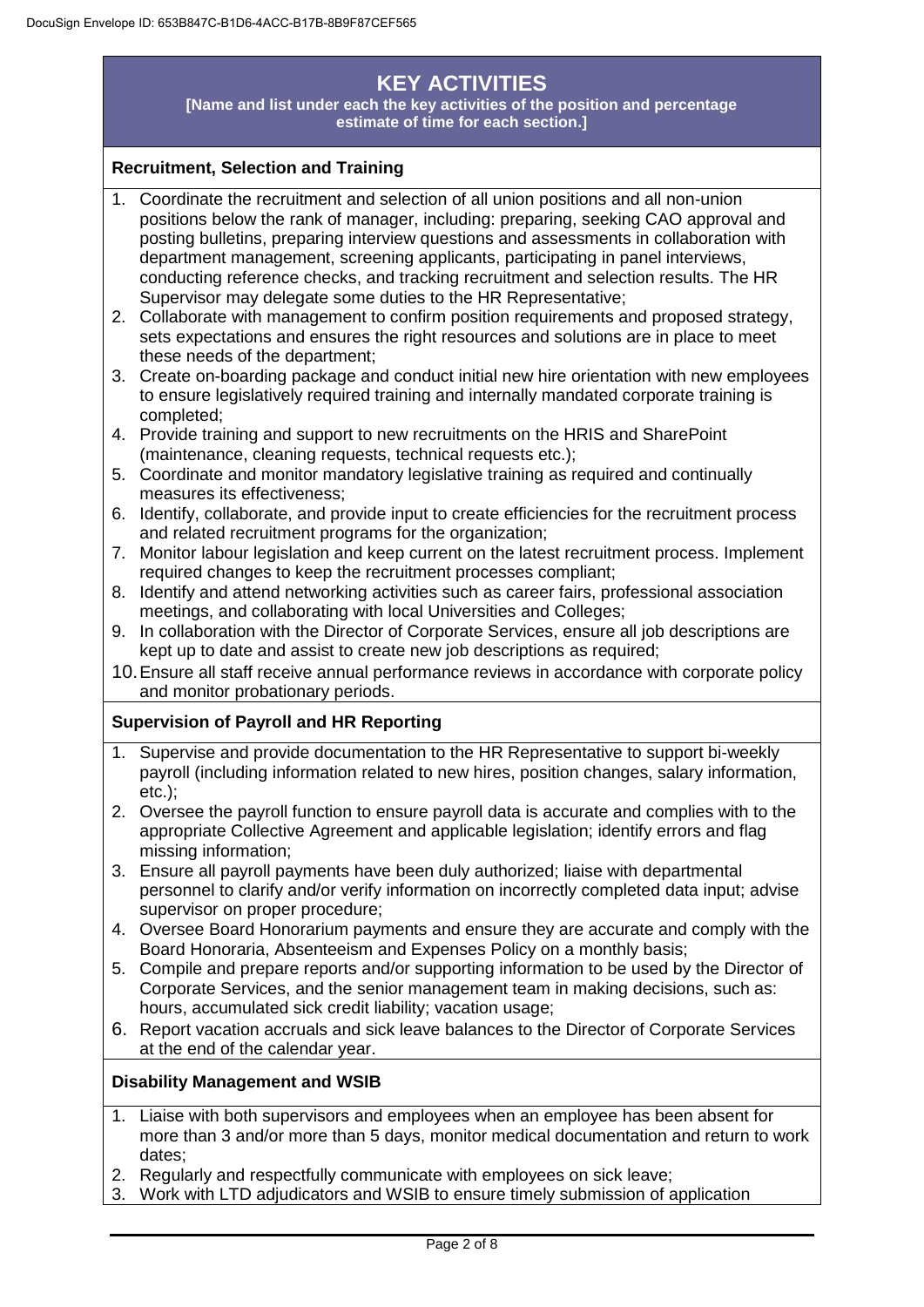documentation;

- 4. Contact the employee, their health professionals, and/or their direct manager to gather information and formulate recommendations on return to work strategies;
- 5. Coordinate with Insurance Carrier and HR Representative to ensure payments are made adhering to legislation and/or the collective agreement, and/or arrange coordination of benefits;
- 6. Ensure and maintain compliance within Occupational Health and Safety Act (OHSA), Ontario Human Rights Code, Accessibility for Ontarians with Disabilities Act (AODA), Workplace Safety and Insurance Act (WSIA) as well as employment and other related legislation;
- 7. Receive incident reports, completes WSIB Form 7's for workplace injuries and notifies the JHSC of incidents or accidents;
- 8. Approve requests for reimbursements for medical documentation and healthy living benefit.

#### **Labour Relations**

- 1. Sit on the Labour Relations Committee, and maintain records of meetings;
- 2. Support the Director of Corporate Services in preparation for and during bargaining by drafting proposals, costing proposals, preparing memorandum of settlement, drafting council report, and preparing new collective agreements;
- 3. Respond to stage 1 and 2 grievances when requested and provide support with respect to stage 3 grievances, mediations, and arbitrations;
- 4. Provide guidance and expertise to management and employees in interpretation of the collective agreement language, legislation, corporate policies and best practices;
- 5. Develop and maintain productive and collaborative relationships throughout the DNSSAB and NDHC; demonstrates professional credibility and confidentiality at all times;
- 6. As a trained workplace harassment investigator, conduct investigations into workplace complaints of personal or sexual harassment, under the guidance of the Director of Corporate Services.

#### **Other Duties**

- 1. Serve as backup to the HR Representative as required, by completing Board related processes and/or requests from the CAO;
- 2. Support special initiatives/projects such as staff development day and healthy workplace events;
- 3. Approve various HR and/or organizational program initiatives payment requests from staff through the portal:
- 4. Ensure portal payment requests are accurate and comply with the Collective Agreement, applicable legislation and/or corporate policies; recognizes and corrects errors and missing information.

**As a DNSSAB employee, the position is responsible for creating, maintaining and actively participating in a respectful workplace, that is free of all forms of harassment, discrimination and violence.**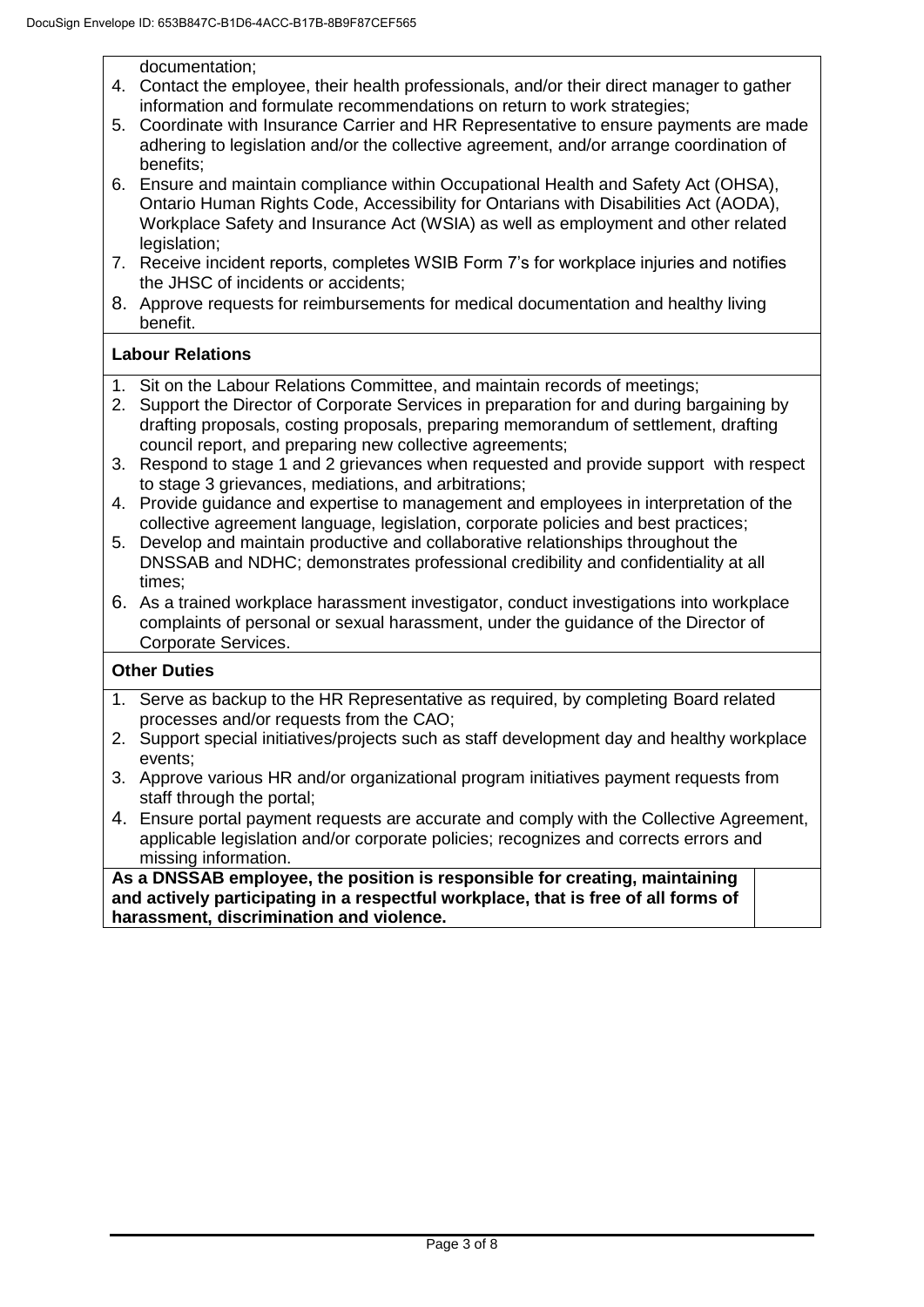# **QUALIFICATIONS**

- Two year post-secondary diploma in HR Management or CHRL designation is preferred. Post-secondary diploma in Office Administration or an acceptable combination of education and work experience is required, with a commitment to pursuing a postsecondary diploma in HR Management;
- Minimum of three years of HR, payroll and labour experience, preferably within a public sector organization;
- Supervisory experience, and accreditation as a workplace harassment investigator, is considered an asset;
- Knowledge of the Ontario Human Rights Code, Employment Standards Act, Occupational Health and Safety Act, Freedom of Information and Protection of Privacy Act, Ontario Pay Equity Act, and other related legislation;
- Demonstrated understanding of financial concepts including experience processing payroll;
- Working knowledge of HRIS systems, MS SharePoint, and Office suite of programs is required, knowledge of InfoHR is considered an asset;
- Demonstrated ability to handle sensitive and contentious issues with tact and respect;
- Excellent interpersonal, organizational, and presentation skills including excellent oral and written communication skills;
- Ability to maintain confidentiality;
- Ability to manage daily workload, set priorities and meet required deadlines while managing with completing demands;
- Ability to work both independently and co-operatively as member of a team;
- A self-starter, with ability to work with all levels of the organization;
- Ability to multitask and prioritize workload in a fast-paced environment;
- Demonstrated regular attendance in keeping with the Board's Attendance Management Policy;
- Flexibility of hours and location of work may be required;
- Working knowledge of processes and practices of municipal government is considered an asset.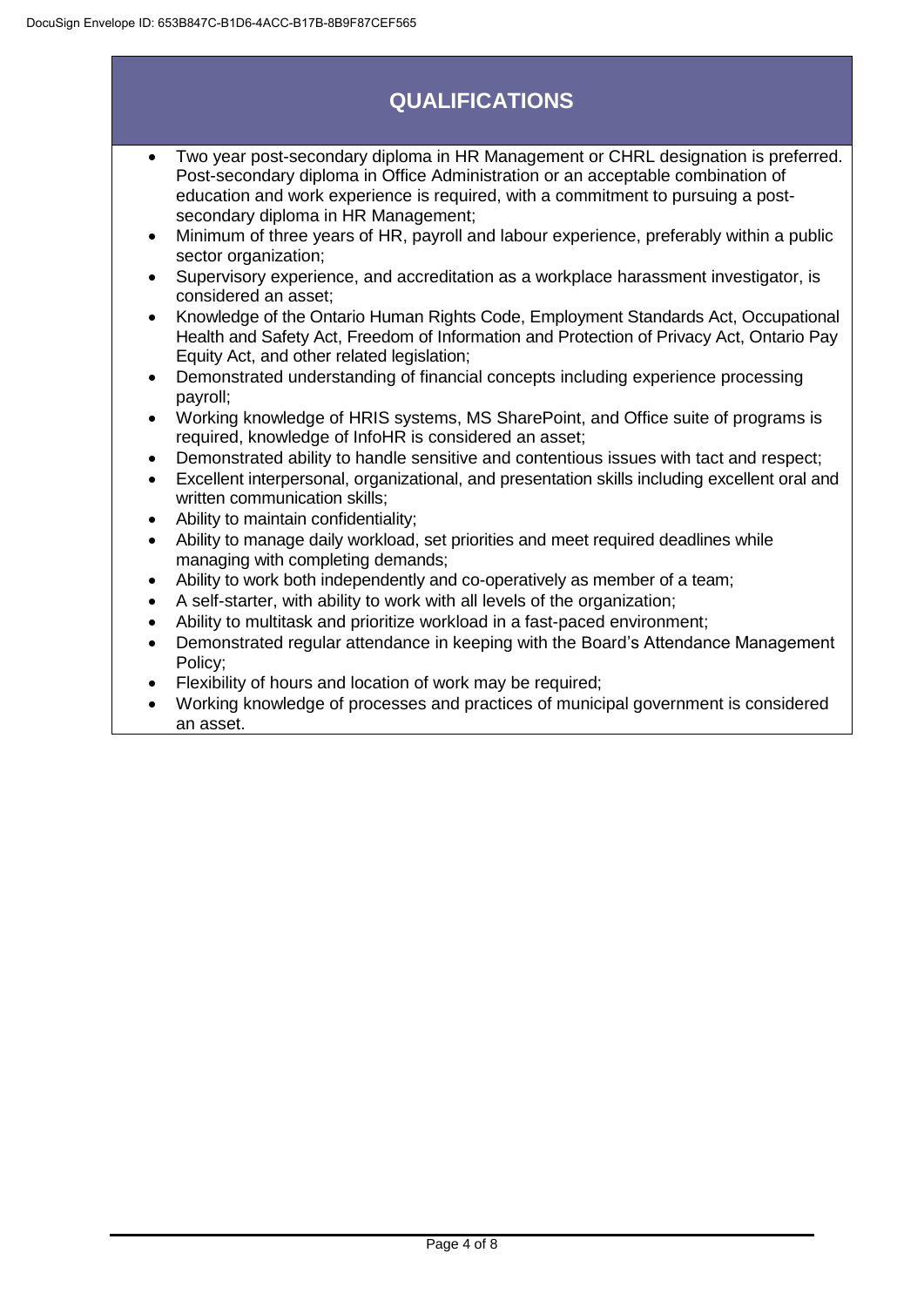## **COMPENSABLE FACTORS**

### **COMPLEXITY / JUDGMENT**

**[The decision-making aspects of the position, the variety and relative difficulty of the material or information upon which decisions are based and the use of knowledge and experience in making the decisions.]**

Work is diversified and complex.

### **EDUCATION AND SPECIFIC TRAINING**

**[The level of formalized knowledge required to satisfactorily fill the position – such knowledge is most commonly acquired as a result o time spent in schools, colleges and universities / today's levels and standards are utilized – Education and Work Experience are rated together.]**

Two year college diploma.

## **EXPERIENCE**

**[The length of time required to learn, under instruction or guidance is measured along with the essential techniques and skills the job calls for / work experience Is gained on the job under consideration, on prior jobs where the same or more elementary principles and techniques are used and on related jobs where the required body of knowledge can be built up – this is assuming the "incumbent" starts with the educations level specified in the Education factor.]**

Over two years of experience

## **INDEPENDENCE OF ACTION**

**[Reflects the amount of direction and control received from either personal supervision or standard practices and precedents – also considers ingenuity, creativity and original thought required I the job.]**

Works under general direction and guidance.

### **RESULTS OF ERRORS**

**[Considers the extent of losses to the organization – such losses may result from mistakes occasioned by insufficiently considered decisions or judgements – only in lower level positions is consideration given to carelessness / results of errors is also used to evaluate responsibility for the safety of others.]**

Errors could cause substantial losses.